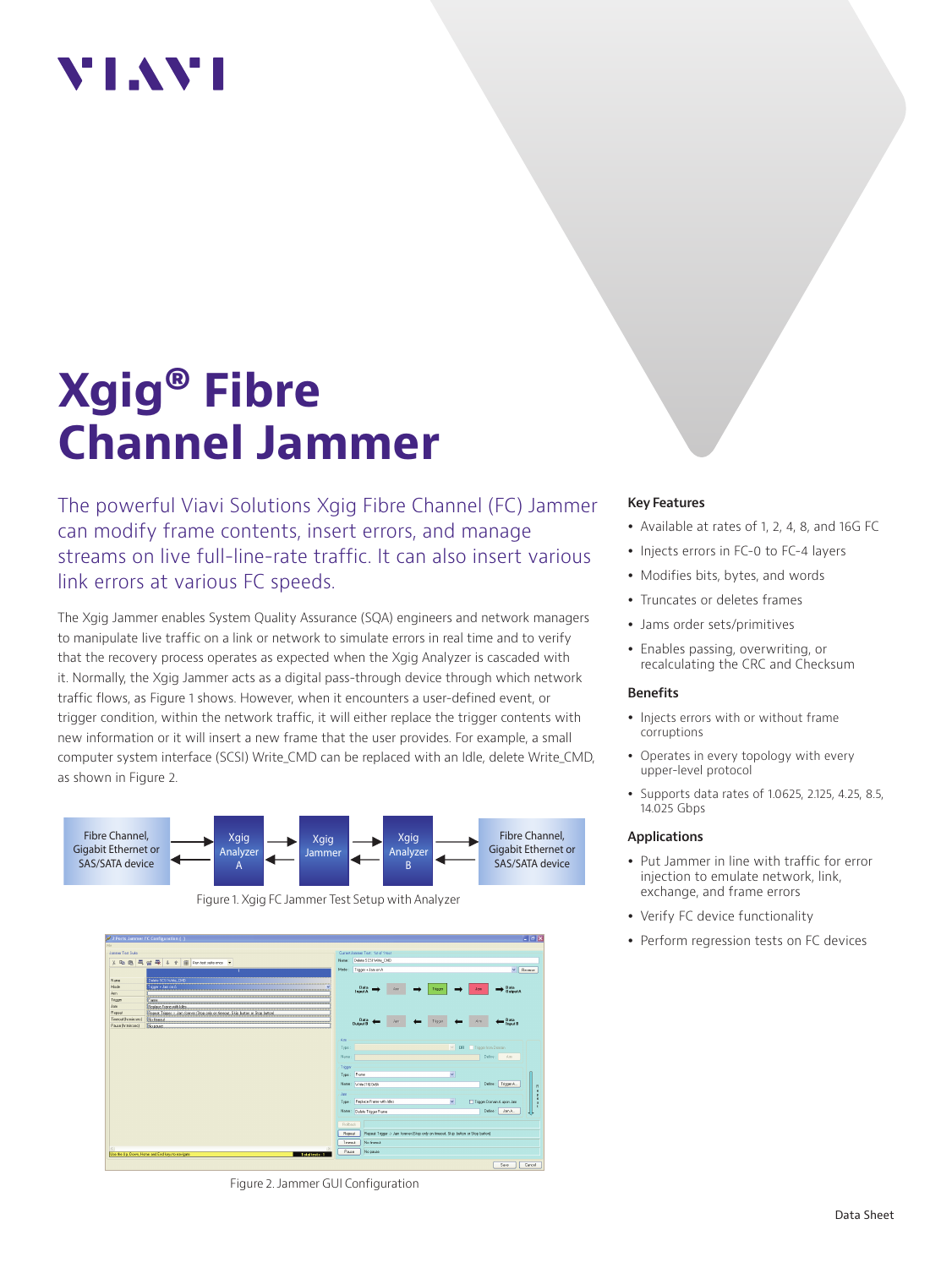## **Supported Blade Options**

The Xgig FC Jammer is available on these blades:

- The Xgig 4G Fibre Channel blade supports 1/2/4G FC and 1 GbE Jammer
- The Xgig 8G Fibre Channel blade supports 1/2/4/8G FC Jammer
- The Xgig 16G Fibre Channel blade supports 16G FC Jammer

## **Jamming Options**

Jamming events are available as ordered sets or frames. The following list details the events on which the Jammer operates:

#### **Ordered Set and Primitive Modifications**

Users can replace an ordered set and primitive modification with another one, or corrupt it with errors. In addition to16G speed, user can also jam a control character.

#### **Frame Modification**

- Replace any word in a frame with a user-defined value or change it at random
- Truncate or replace frames with idles or other ordered sets
- Correct CRC and checksum by creating a valid frame or packet
- Insert one or multiple bit errors in the designated fields

#### **Frame Insertion (16G only)**

- Insert a pre-defined frame after the trigger frame
- Repeat the trigger frame

#### **Exact Frame Jam**

- Modify the trigger Fibre Channel over Ethernet (FCoE) frame to make it longer or shorter
- Split one FC frame into two
- Merge two FC frames into one

#### **Triggering Configuration**

Configuring trigger conditions allows for the following logical options:

- ARM: defines the frame or ordered set prior to modification
- **TRIGGER:** defines the frame or ordered set to be modified
- JAM: defines the modifications to be made to the trigger target
- ROLLBACK: defines the duration of time or word count allowed when looking for the Trigger after finding the Arm, before returning to look for the Arm again

| Xgig Maestro                                         |                                           | $   $ $  $ $\times$                                                            |
|------------------------------------------------------|-------------------------------------------|--------------------------------------------------------------------------------|
| File Tools Window Help<br>Start Page N DelayEmulator |                                           | $\mathbf{x}$                                                                   |
|                                                      |                                           |                                                                                |
| <b>Xgig Maestro</b>                                  |                                           |                                                                                |
| version 6.1.0.6372                                   | <b>Discover and Connect to Xgig Ports</b> |                                                                                |
|                                                      |                                           |                                                                                |
|                                                      | Port Selection and<br>Domain Setup        |                                                                                |
|                                                      |                                           |                                                                                |
| <b>MIAMI</b>                                         |                                           |                                                                                |
|                                                      |                                           |                                                                                |
| <b>Maestro Plugins</b>                               | <b>Recent Maestro Files</b>               |                                                                                |
| N Xgig Jammer                                        |                                           |                                                                                |
| Xgig BERT<br>NJ Xgig Delay Emulator (loaded)         | N Xgig Jammer<br>Xgig BERT                | idle.tsk (10 Gigabit Ethernet)<br>Nil test1.decfg (10 Gigabit Ethernet)        |
| Xgig Generator                                       | Noig Delay Emulator (loaded)              | Delete all R_RDY.tsk (Fibre Channel)                                           |
| <b>Of Xaia Load Tester</b>                           | Xigia Generator                           | No. test decfg (10 Gigabit Ethernet)                                           |
| Say Xgig Target Emulator                             | <b>Of</b> Xgig Load Tester (loaded)       | Arm on Frame Trigger on Idles Insert ARP Reply forever.tsk (10 Gigabit Etherne |
| Click on the plugin name to load it.                 | Sig Target Emulator                       |                                                                                |
|                                                      |                                           |                                                                                |
|                                                      |                                           |                                                                                |
|                                                      |                                           |                                                                                |
|                                                      |                                           |                                                                                |
|                                                      |                                           |                                                                                |
|                                                      |                                           |                                                                                |
|                                                      |                                           |                                                                                |
|                                                      |                                           |                                                                                |
|                                                      |                                           |                                                                                |
|                                                      |                                           |                                                                                |

Figure 3. Maestro GUI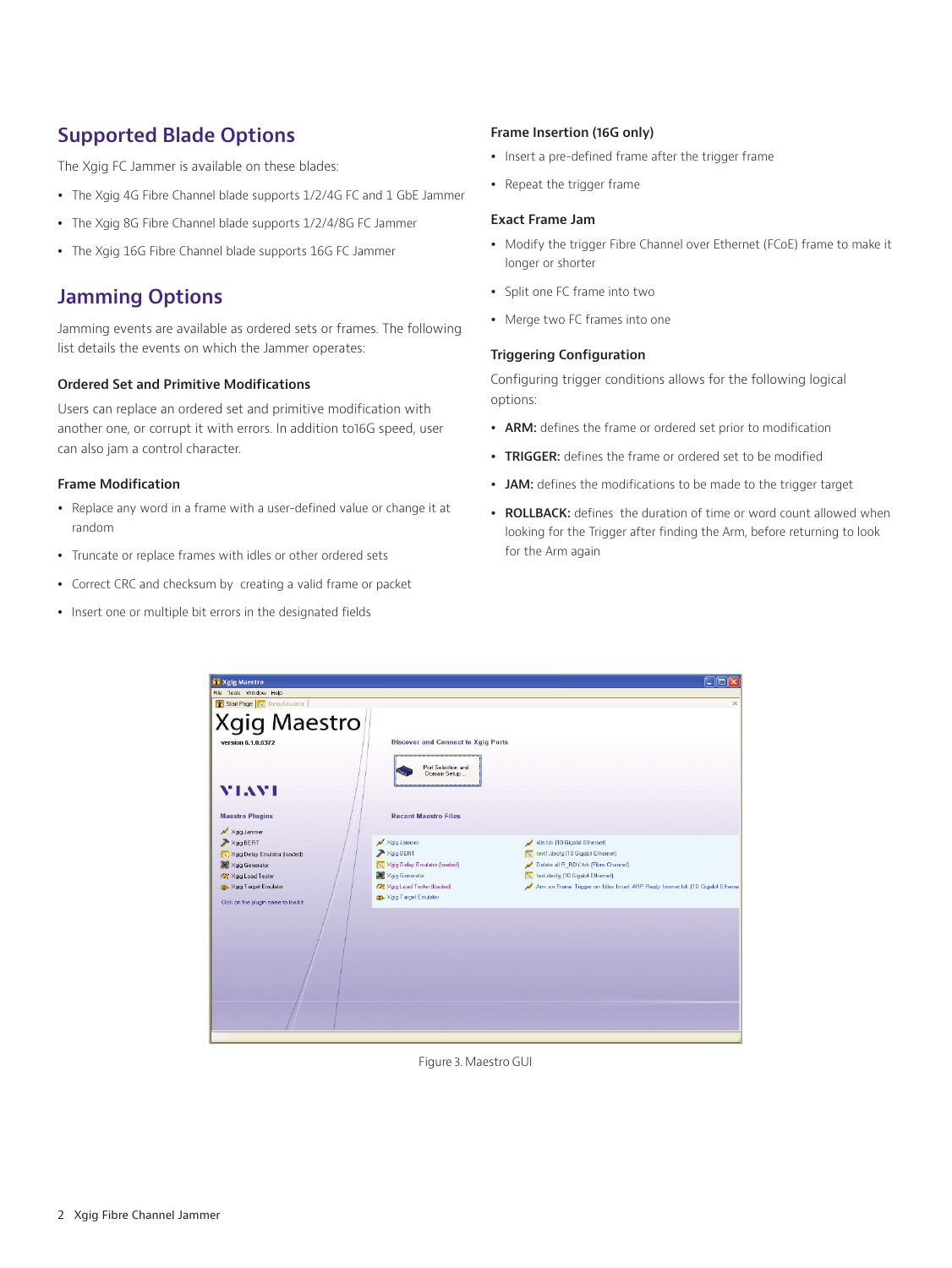## **General Features**

- Execute multiple jam tests from a test stack
- Share triggers with other Xgig devices (analyzers) in the same Xgig domain

## **Automation Test**

FRunner lets users control the Xgig Jammer through scripts for automated testing. It also supports any combination of customized triggers and controls and can be programmed using Perl. C- and Tcl-based application programming interfaces (APIs) also available for scripting.

## **Using the Xgig FC Jammer with Xgig Analyzers**

It is possible to use the Xgig FC Jammer in conjunction with one or more Xgig Analyzers to capture modified traffic as well as the system's response to it. The Xgig Jammer can trigger the analyzer or, conversely, the analyzer can arm the Jammer.

## **Viavi Maestro Software**

Viavi Maestro software suite, shown in Figure 3, controls the Xgig Jammer hardware.

Maestro is the controller for Xgig-generation products. In addition to the Xgig Jammer, Maestro supports other functions including a protocol-aware FC and Gigabit Ethernet bit error rate test (BERT), an FC and 10G Ethernet load tester, a 10G Ethernet delay emulator, and a SAS/SATA generator.

Maestro enables managing multiple tests through one screen. The configuration manager lists pre-defined jamming configurations that users can drag and drop directly into the device column. The configurable device column summarizes detailed status information for each port. The ports manager at the bottom can be used to control multi-port tests at one time and lists a short version of the port status.